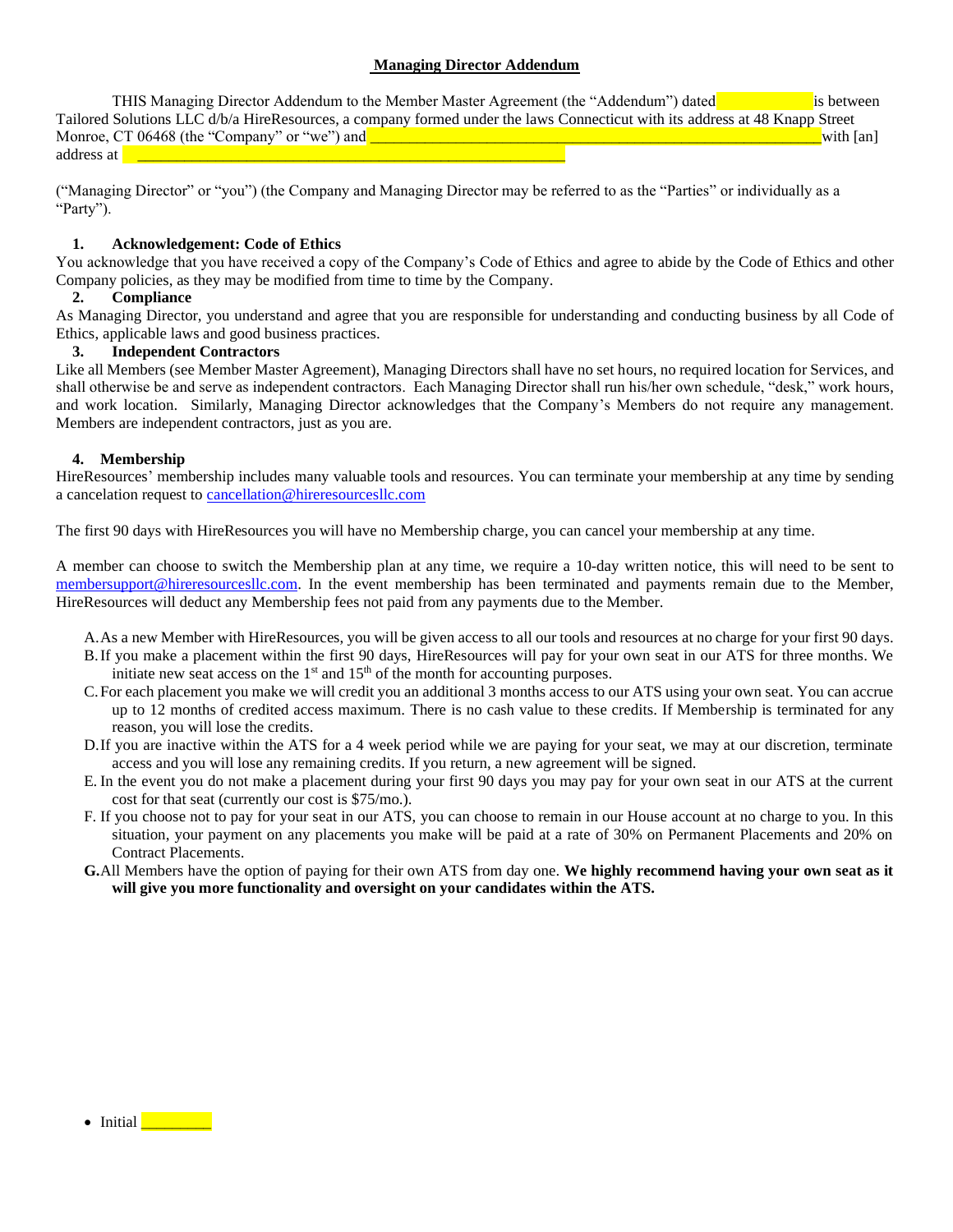### **HireResources Membership currently includes:**

- ZOHO ATS Seat
- Zip Recruiter Unlimited Job Postings throughout the United States
- Discounts to our LinkedIn Recruiter Corp. account
- Access to all our Corporate Job Openings
- Signal Hire
	- o Browser Extension
		- o Custom search function
		- o 250 email credits per month
- WorkPlace Access
	- o Work Chat
	- o Video Conferencing
	- o Corporate bulletin board
	- o Event and Corp. notifications

# **5. Managing Directors' Payments**

The Managing Director will be paid as set forth below.

# **a. Contract Placements:**

- i. During your first 90 days as a Member and/or if you purchase your own ATS seat or have made a placement and have an ATS seat that we are providing you, the candidate owner will receive 30% of the Net Profit collected.
- ii. The client holder will receive 30% of the Net Profit collected.
- iii. Member may be both the candidate holder and client holder. In such instance member will receive 60% of the Net Margin
- iv. Contract payments are calculated on Net Margin. Net Margin is the Gross Fee(s) received minus all costs associated with Contractor Pay Rate, State and Federal Taxes, Workman's comp, back office fees, etc). Total Burden ranges typically between 25-30%.
- v. If you have not made a placement within your first 90 days and have chosen to continue to use our House Account and tools at no charge, the candidate owner will receive 20% of the Net Profit collected.

# **c. Direct Hire Placements:**

- I. During your first 90 days as a Member and/or if you purchase your own ATS seat or have made a placement and have an ATS seat that we are providing you, the candidate owner will receive 40% of the total collected placement fee after all guarantees have been satisfied and check has cleared in company's bank account.
- II. The client holder will receive 40% of the total collected placement fee after all guarantees have been satisfied and check has cleared in company's bank account.
- III. Member may be both the candidate holder and client holder. In such instance will receive between 80% of the total collected placement fee depending on their chosen Membership Package.
- IV. If you have not made a placement within your first 90 days and have chosen to continue to use our House Account and tools at no charge, the candidate owner will receive 30% of the total collected placement fee after all guarantees have been satisfied and check has cleared in Company's bank account.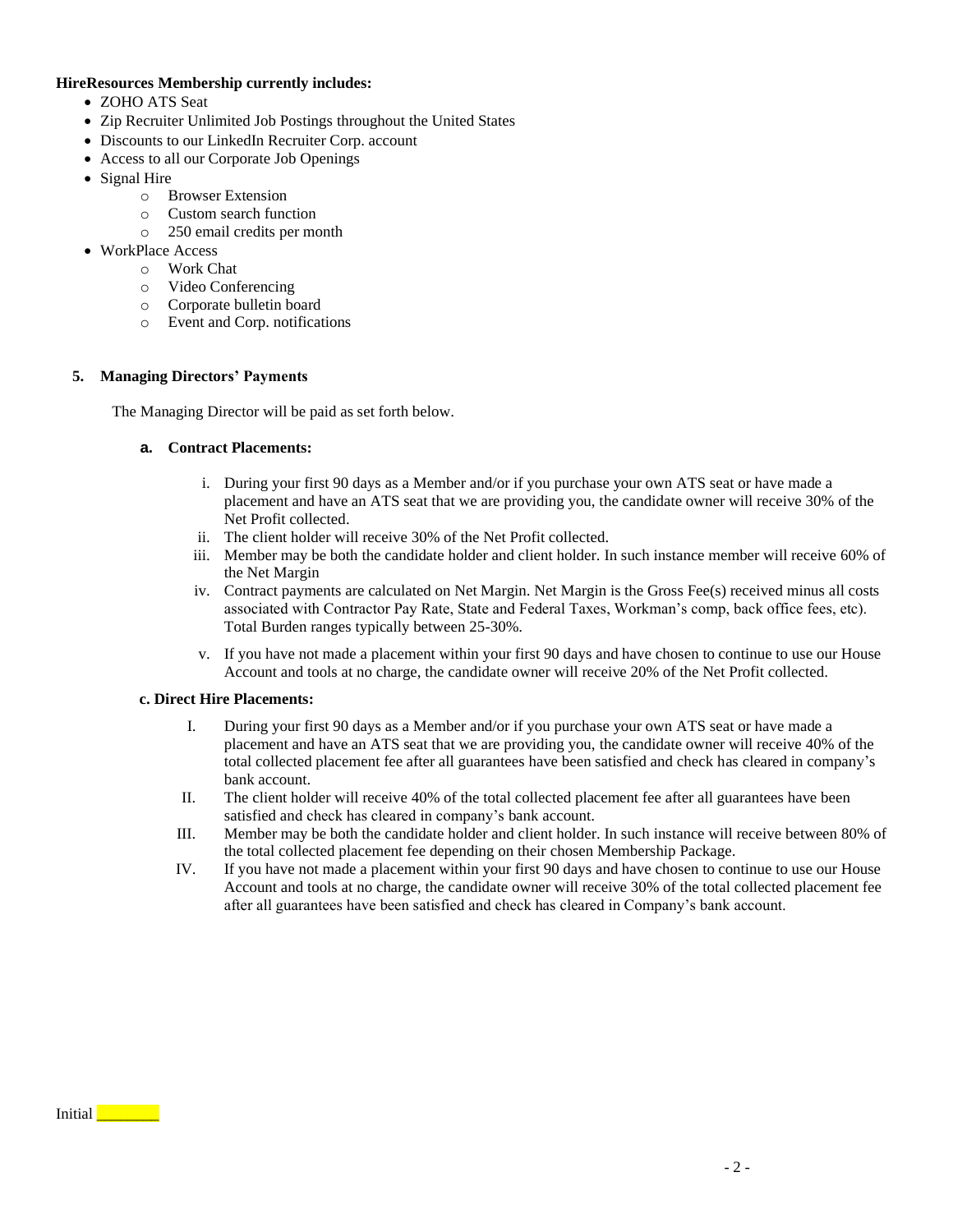#### **6. ATS System:**

All members are required to utilize the ATS for documenting all candidate and client activity. On the candidate side, this includes but is not limited to all candidate submissions, notes, status changes, interviews, offers and placements. On the client side, this includes adding all pertinent client information, signed contract, contacts, notes and job orders.

Our policy is that if the information isn't in the ATS then it didn't happen. This is due to the fact, that there is no way to track the activity effectively if it hasn't been properly documented and time stamped in our ATS system.

During a member's initial 90 days, HireResources provides free access to its ATS House Account. Thereafter Member will either be granted a Company paid ATS seat based on performance or choose to pay for a ATS seat, or remain in Company's House Account. In the event the Member has chosen to pay for his/her ATS seat, Member will be billed monthly. In the event that the monthly Membership fee is not paid on time or is left unpaid for a period of 30 days, HireResources may retain any payments due Member until account is brought fully current and or Member payment may be reduced by 5% at Company's discretion.

#### **7. Payment Terms - Direct Hire & Contract:**

- a. Direct Hire Placements:
	- i. The Company will issue monthly payments for direct hire/permanent placements, subject to any and all guarantee provisions.
- b. Contract Placements.
	- i. Contract payments due will be processed once HireResources receives payment from either our back-office vendor or the client directly whatever is applicable.

The Company's Payments in General.

- ii. If a client does not make payment for services secured pursuant to this Addendum and/or the Member Master Agreement, the Company has no obligation, financial or other, to Members.
- iii. Any fall off placements or adjustments will affect payment.
- iv. Payments due to Member by the Company are in no way subject to any late charges, late fees, or other interest remunerations.
- c. Member invoicing for payment.
	- i. Company will provide statement of burden cost breakdown on a monthly basis for all Managing Director placements, allowing Managing Director to properly invoice Company for payments due. Company does not process this information, rather it is received from back office vendor and provided to Member.
	- ii. Members must invoice the Company for all payments due on direct hire and contract placements. This is required for the Company's accounts payable to process your payment.
	- iii. All client payments must be received and cleared in the Company's bank account for the Company to release any payment.
	- iv. The following needs to take place for payment to be made.
		- 1. Client payment/funds clear in company bank account; and
		- 2. Invoice is received from Member via email form [\(membersupport@hireresourcesllc.com](mailto:membersupport@hireresourcesllc.com) or such other address as may be provided by the Company).
	- v. Once approved, payments will be made within 5-10 business days depending on date received and payroll cycle.

Initial **Lating Street**